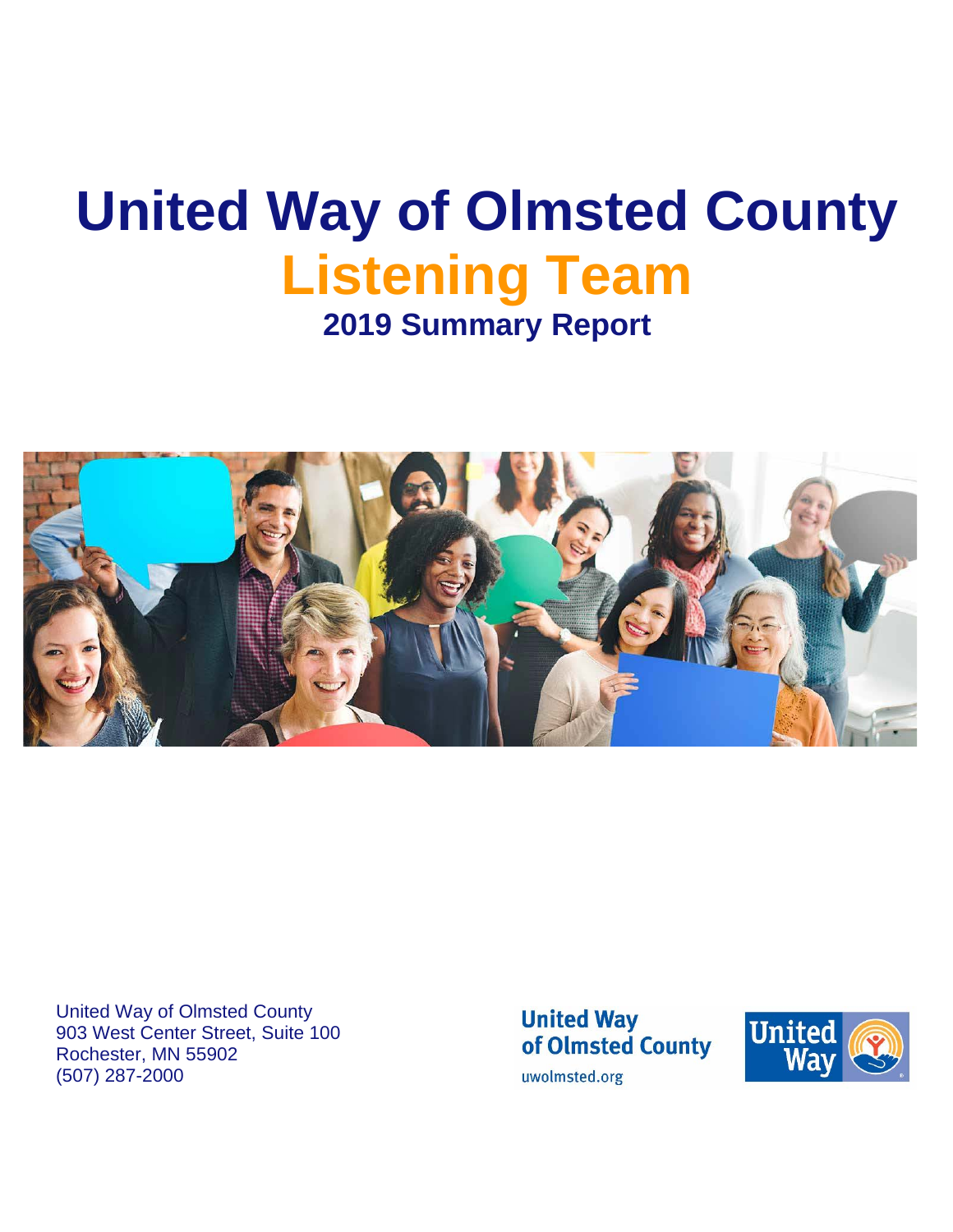## **TABLE OF CONTENTS**

| What Else are People Talking About?9 |
|--------------------------------------|
|                                      |
|                                      |

## **AT A GLANCE…**

**Activities:** 

**30+ community members** shared their views on what makes a strong community in **5 United Way Community Conversations**

**5 volunteers and staff** took part in community listening activities

The team spent **18+ hours** engaging community members in conversation and attending community events

The Listening Team assisted with the Community Health Needs Assessment listening sessions, which included **184 residents** sharing their thoughts on community health.

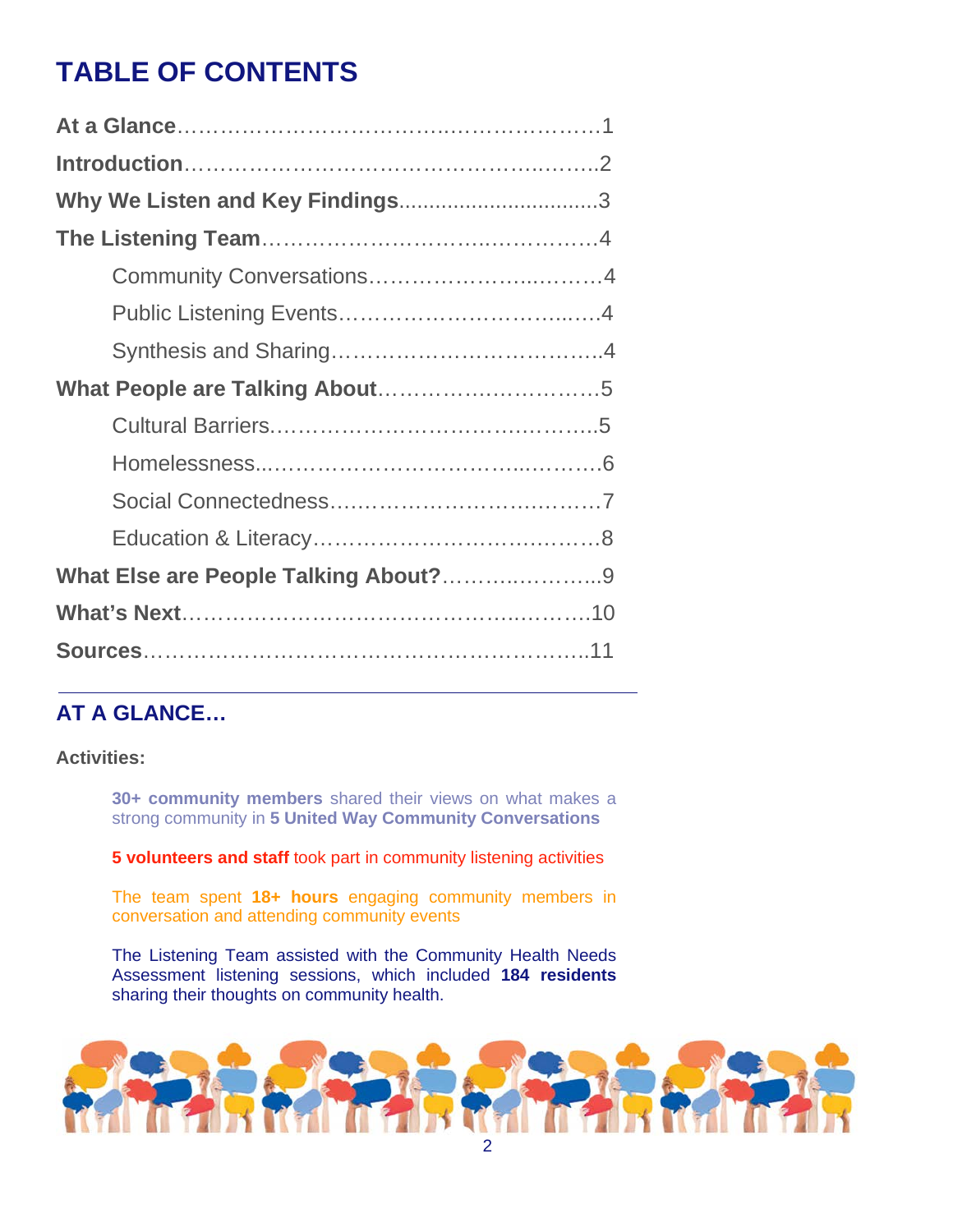### **INTRODUCTION:**

United Way of Olmsted County is a community change organization that fights for the education, health, and financial stability of every person in our community. United Way fights to erase divisions, bridge divides, and right inequities. We work to connect people with resources that change lives and transform our community.

We do this in a variety of ways. We operate programs that support the community, such as our 211 information and referral service or our Get Connected volunteer matching portal. We work collaboratively with partners from many organizations and walks of life to create systems change and solutions that elevate our community more than any single program or organization could. We provide financial, technical, and volunteer support for programs that make a difference.

At United Way, we LIVE UNITED with the change-makers, risk-takers, and problem-solvers as we seek, find, and create lasting solutions to the challenges that face our community.

This document is a summary of the public knowledge work conducted by United Way's Listening Team throughout 2019. This report—as well as the listening work it describes—builds on the summaries issued by United Way in [2016,](https://www.uwolmsted.org/sites/uwolmsted.org/files/Community%20Conversations%20Summary.pdf) [2017,](https://www.uwolmsted.org/sites/uwolmsted.org/files/2017-ListeningTeamSummary_0.pdf) and [2018](https://www.uwolmsted.org/sites/uwolmsted.org/files/2018%20Summary%20Report%20FINAL.pdf) (click for links). The learnings represented in this document are meant to inform the ongoing work of United Way and are made available here for other community-based organizations seeking to create change in Olmsted County. These learnings are not intended to be exhaustive or prescribe a set of actions for United Way of Olmsted County.

#### *PUBLICKNOWLEDGE*

*Public knowledge comes only from engaging in conversation with people in a community. Only the people within the community themselves can tell us their aspirations, concerns and how they see different facets of their community*

*It is usually in plain language that everyone can understand*

*Source: Harwood Institute for Public Innovation, n.d.*

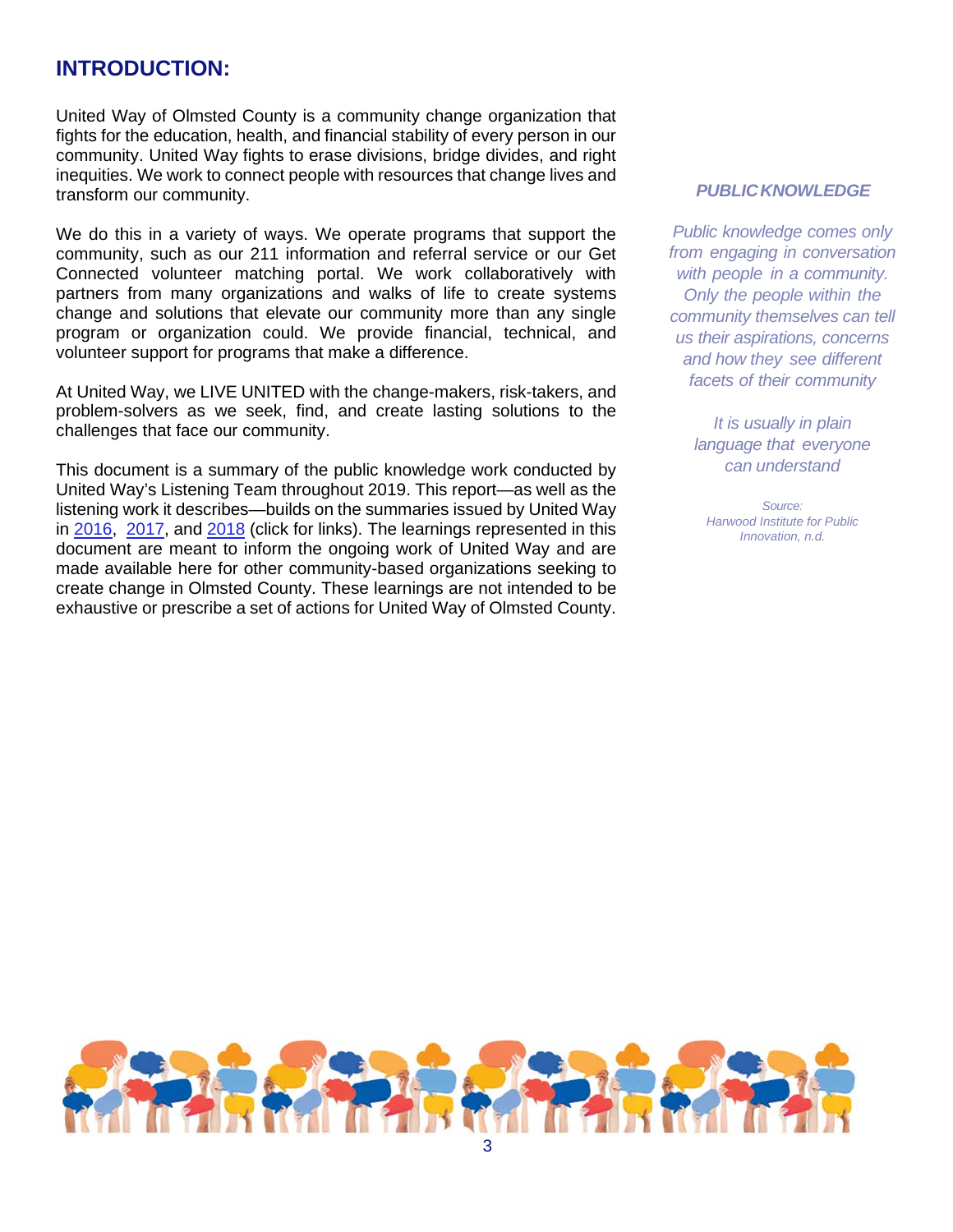### **WHY WE LISTEN TO THE COMMUNITY:**

Too often in the course of public life, voices are missing from the public dialogue and important perspectives go unnoticed. This occurs when conversations take place among the powerful, the influence-wielders, and intentional efforts aren't made to include the voices of the less influential and the marginalized. Because of the systematic inequities that characterize public institutions in 21st century America, that marginalization primarily affects low-income community members and people of color, who are less likely to hold positions of influence and less likely to be consulted about important public issues.

Qualitative and quantitative data show that there is a need for thorough, thoughtful, and authentic engagement of our whole community in designing efforts to shape a bright future for Olmsted County residents. At the core of United Way's evolving community engagement efforts is our public knowledge work. That work, which began in 2016 as a series of community conversations, continues today as the Listening Team.

#### **KEY FINDINGS IN 2019:**

The most common and significant themes noted across United Way's listening work in 2019 were cultural barriers, homelessness, social connectedness, and education focusing on literacy – each of which will be explored in greater detail later in this document. Other themes that arose included mental health, community growth, equity, and socioeconomic disparities. These concepts were noted in the synthesis process but were not present consistently across the conversations in which we participated this year.

These themes frame the undertones of conversations taking place in our community. These important topics captured the attention of our Listening Team in 2019 and will inform how we engage with our larger community moving forward. These themes are helping to inform United Way's perspective in developing and executing community change strategies. This work can also provide insight for others in the community to better understand what Olmsted County residents hope for, in addition to what barriers stand in the way of sharing a community that benefits everyone.



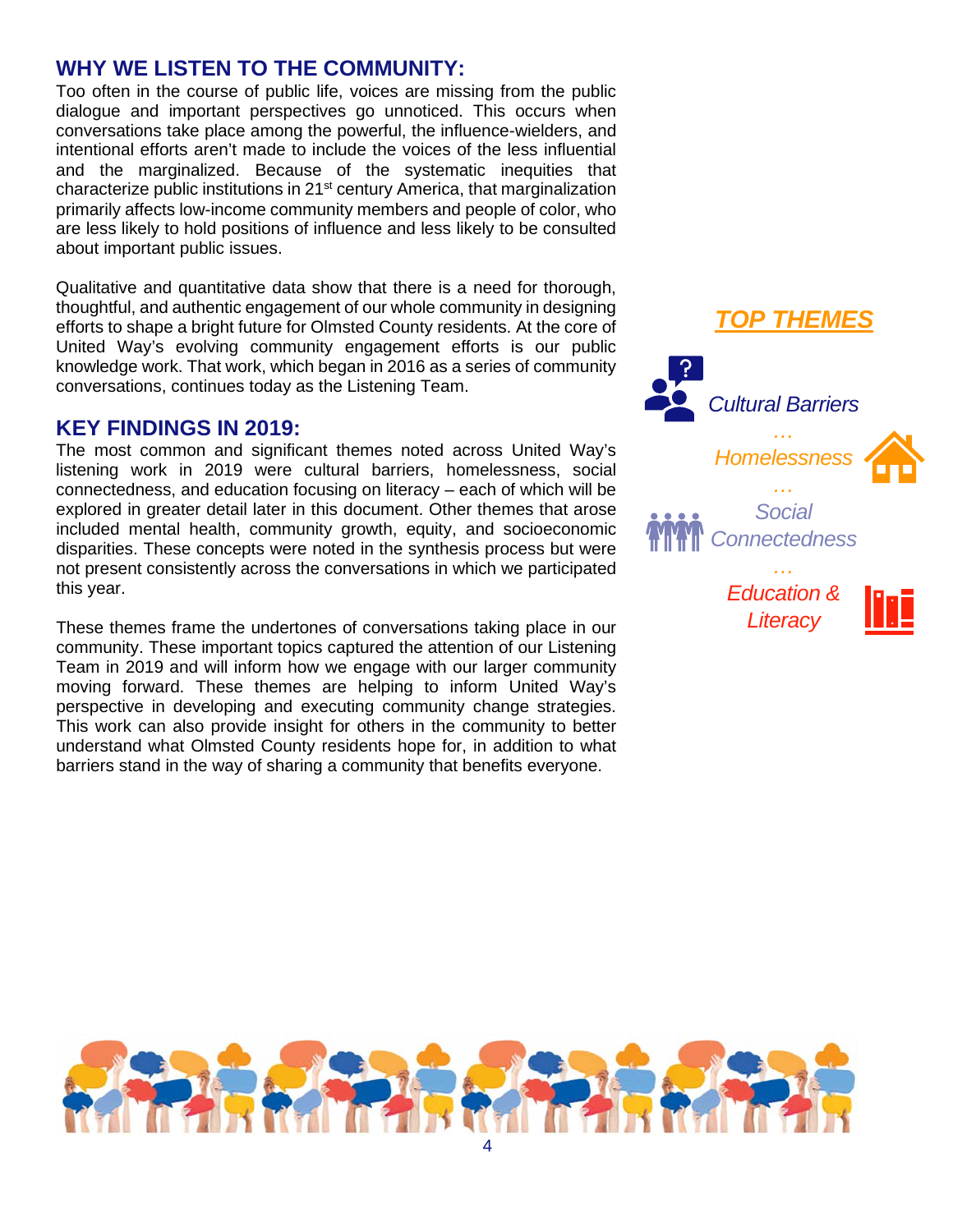## **THE LISTENING TEAM**

The purpose of the Listening Team is to gain public knowledge. It is particularly concerned with hearing the voices of individuals who are not commonly heard and on whose life experience there may exist little or no quantitative, local-level data. The public knowledge work of the Listening Team has three components: hosting community conversations; attending public listening events; and synthesizing and sharing knowledge.

#### *Community Conversations*

United Way of Olmsted County's community conversations model draws from a framework established by The Harwood Institute for Public Innovation. United Way works with community-based groups and organizations to gather small groups of stakeholders for a 90-minute conversation about the community's hopes for the future, the barriers to realizing those aspirations, and what types of steps might make a difference. As a facilitator from the Listening Team guides the group through the conversation, participants have opportunities to share their perspectives on identified themes. After each conversation, United Way staff and volunteers share with participants a brief summary of what was learned and invite further response to clarify or add to the themes identified.

#### *Public Listening Events*

Public knowledge is continually being produced and shared at meetings, forums, celebrations, and events throughout our community. Listening Team members are tasked with attending these various public listening and learning events and sharing the knowledge gained with the team. While United Way of Olmsted County staff routinely attend community meetings, the relationships and experience of volunteers allow the organization to learn with and from a broader cross-section of Olmsted County residents.

#### *Synthesis & Sharing*

The final component of United Way's listening work is to synthesize and share the public knowledge that is gained by engaging with the community. Listening Team volunteers and staff meet periodically to review the emerging themes from community conversations and public events. The following findings were developed based on the most common and salient themes found across many conversations with different groups of community stakeholders.

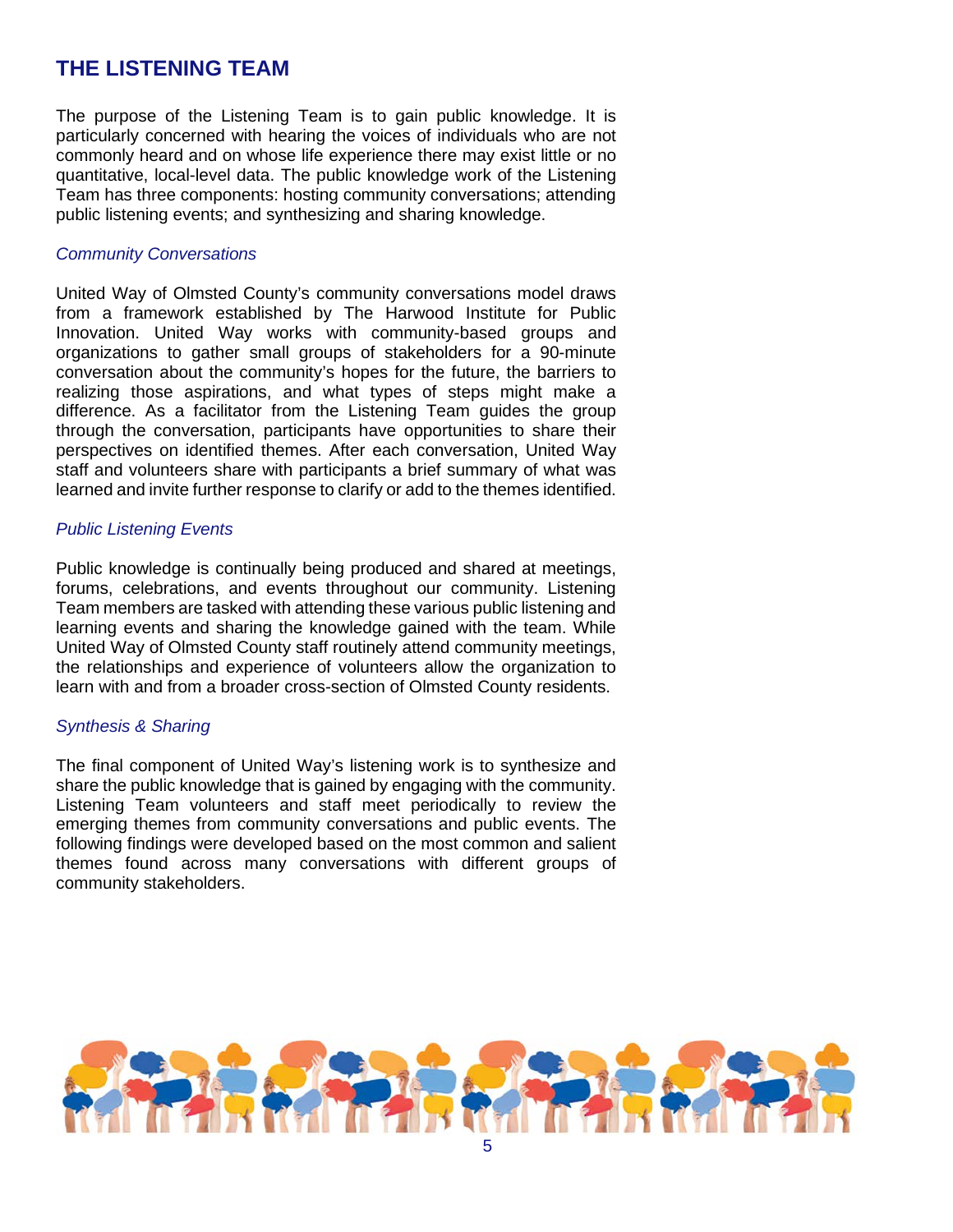

## **WHAT PEOPLE ARE TALKING ABOUT: CULTURAL BARRIERS**

Olmsted County's population is becoming increasingly diverse. Cultural diversity brings new ideas and collaboration opportunities to communities; however, there are obstacles for families and individuals navigating a community that is still increasing intercultural competence.

Topics under this theme included both cultural barriers for diverse families in Olmsted County and these same families' efforts to work with the schools their children attend. Students coming from immigrant families experience many barriers in the traditional school setting. Traditional standardized testing and cultural interpretations of mental illness are just two examples of how parents feel cultural needs are not being addressed in some local schools. Individuals also mentioned concerns about school leadership not reflecting the diverse community that they serve.

Another point of interest that developed from this theme was the lack of accurate media representation of immigrants. Individuals said that national, state, and local media sources do not portray the immigrant community fairly. Several conversation participants acknowledged the variety of groups and initiatives (e.g. Diversity Council, Intercultural Cities Initiative, Government Alliance on Race and Equity) working to address cultural barriers that families in Olmsted County are experiencing; however, it is not enough to alleviate all cultural barriers in the community.

#### *Relationship with Other Community Themes*

In past years' summaries, race has been a theme of community conversations, particularly in relation to institutional distrust of law enforcement and the education system. Individuals coming from minoritized populations experience barriers because of the way systems in our community currently exist. Residents explained that consistent growth in our community makes disparities in our community more visible. The rapid growth of our community was a consistent theme in our listening work from 2016-2018.

#### *Other Data*

Research demonstrates that individuals of color are more likely to feel socially isolated from the wider community, despite being active employees, citizens, and family members (World Health Organization, 2012). Neighborhood segregation by race can also be seen in Rochester's city ward maps, which split plurality non-white neighborhoods into different wards (Krieder, 2016). The most recent Community Health Needs Assessment found that 71.4% of foreign-born residents in Olmsted County feel unaccepted by the community, compared to 30.1% of US-born residents (CHNA 2019).



Percent of Population That Feel Unaccepted by Community



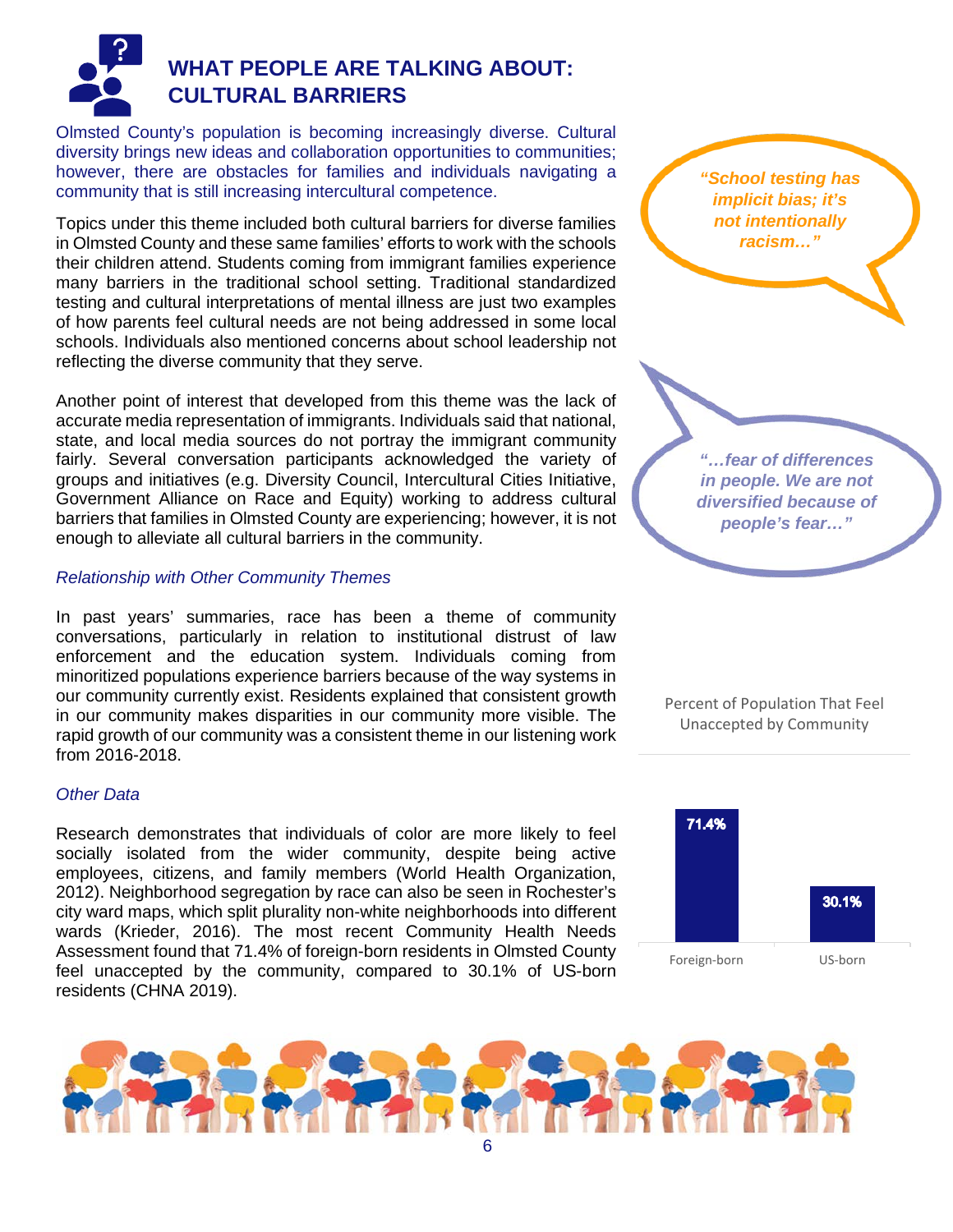

Homelessness has become a community wide topic of conversation in the past year. Conversations around homelessness have increased in 2019, some led by Rochester's mayor, others by community organizations, and several amongst community members spurred by local media attention.

Community members are concerned about the lack of coordinated support for individuals and families experiencing homelessness. While several agencies are taking steps to support individuals experiencing homelessness, the community recognizes that working separately will not address the issue. According to residents, organizations working with homeless populations should communicate on a regular basis.

Some see housing and income as a barrier to equity in Olmsted County. Residents shared that affordable housing is a barrier for individuals who earn minimum wage. The community feels that there is little to no effort being put into creating affordable living options, adding to the inequities in our community. Conversations continue to bring up the question, "How do we remove barriers to provide resources to individuals and families experiencing homelessness?"

#### *Relationship with Other Community Themes*

Experiencing homelessness can increase the chances of individuals feeling isolated or experiencing anti-social behavior (CHNA, 2019). People's ability to connect socially can be limited by financial instability: people living in crisis situations or struggling to meet basic needs have less time to engage in consistent, meaningful relationships.

Community conversations have centered around community growth since 2016. Rapid population growth brings challenges and demands that we address how this growth can be sustainable for all populations. How do we include all in growth?

#### *Other Data*

Recent attempts to count Olmsted County's homeless population documented 355 families and 335 singles experiencing homelessness in Olmsted County (CHNA, 2019). Lack of affordable housing has been credited for the increase of the homeless population across Minnesota. 26% of Minnesota households are housing cost-burdened, paying 30% or more of their income just for housing (Wilder Research, 2018). In Olmsted County, 23.3% of households are housing cost-burdened (MN Compass, 2017).

*"It is very possible to live in Rochester and not see it. Treat it like somebody else's problem. Look away."*

*"The housing list at the county is 2 years long. Every application is 1.5-2 years minimum wait time."*



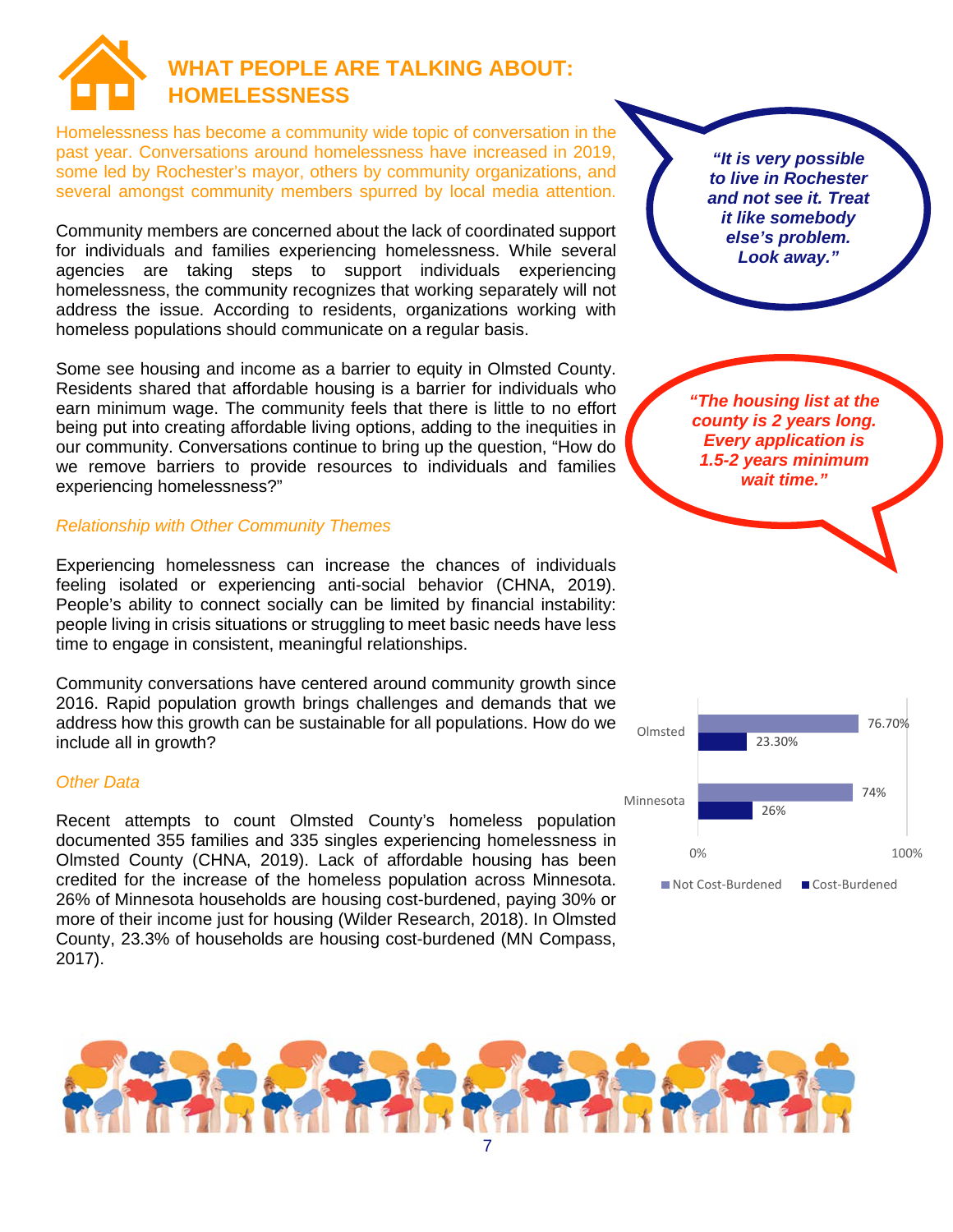## **WHAT PEOPLE ARE TALKING ABOUT: SOCIAL CONNECTEDNESS**

There is a feeling of disconnection in the community. This theme presented itself in community conversations and also in the most recent Community Health Needs Assessment.

Personal connections can bridge community barriers. Individuals feel disconnected from their neighbors and in turn, the wider community. Residents expressed that people in the community with disabilities, mobility challenges, or experiencing cultural barriers are more isolated than ever. Technology does not fulfill this human need for personal connection; there need to be more conversations.

Residents explained that when people are in situations that are uncomfortable, or they are concerned that they may unintentionally offend someone, they have a tendency not to engage at all. This lack of engagement with individuals who are different from themselves creates larger barriers. There needs to be intentional engagement opportunities to remove these barriers.

#### *Relationship with Other Community Themes*

Social disconnection has been a persistent theme of our listening work since 2016 and is closely intertwined with the theme of cultural barriers and growth. Rochester's rapid growth and demographic diversity make the loss of connection readily apparent in our neighborhoods. People are uncertain of how to engage with their neighbors and therefore chose not to engage at all. Listening Sessions for the Community Health Needs Assessment also revolved around social connectedness, as is reflected in the 2019 CHNA Report.

Conversations about social connectedness often paired with concerns about community mental health. When someone is suffering from poor mental health, they begin to withdraw and become disconnected. Some studies have indicated that the opposite is also true; a lack of social connectedness can lead to poor mental health (Saeri et al. 2018).

#### *Other Data*

Individuals with strong social connections have a 50% increased chance of living longer and lower rates of anxiety and depression (Seppala, 2014). In Olmsted County, 68% of adults are socially connected, which is decreased by 4% since 2016 (CHNA, 2019). Community members of color are less likely to be socially connected compared to their white peers.

*"I live by people, but I don't know any of them."*

*"…loss of connection makes an unhealthy community."*

Social connectedness as defined by the state of Minnesota:

"Social connectedness refers to an *individual's* engagement in an *interactive web* of key *relationships*, within *communities* that have particular physical and social *structures* that are affected by broad economic and political *forces*."

> (Minnesota Department of Health, 2010)

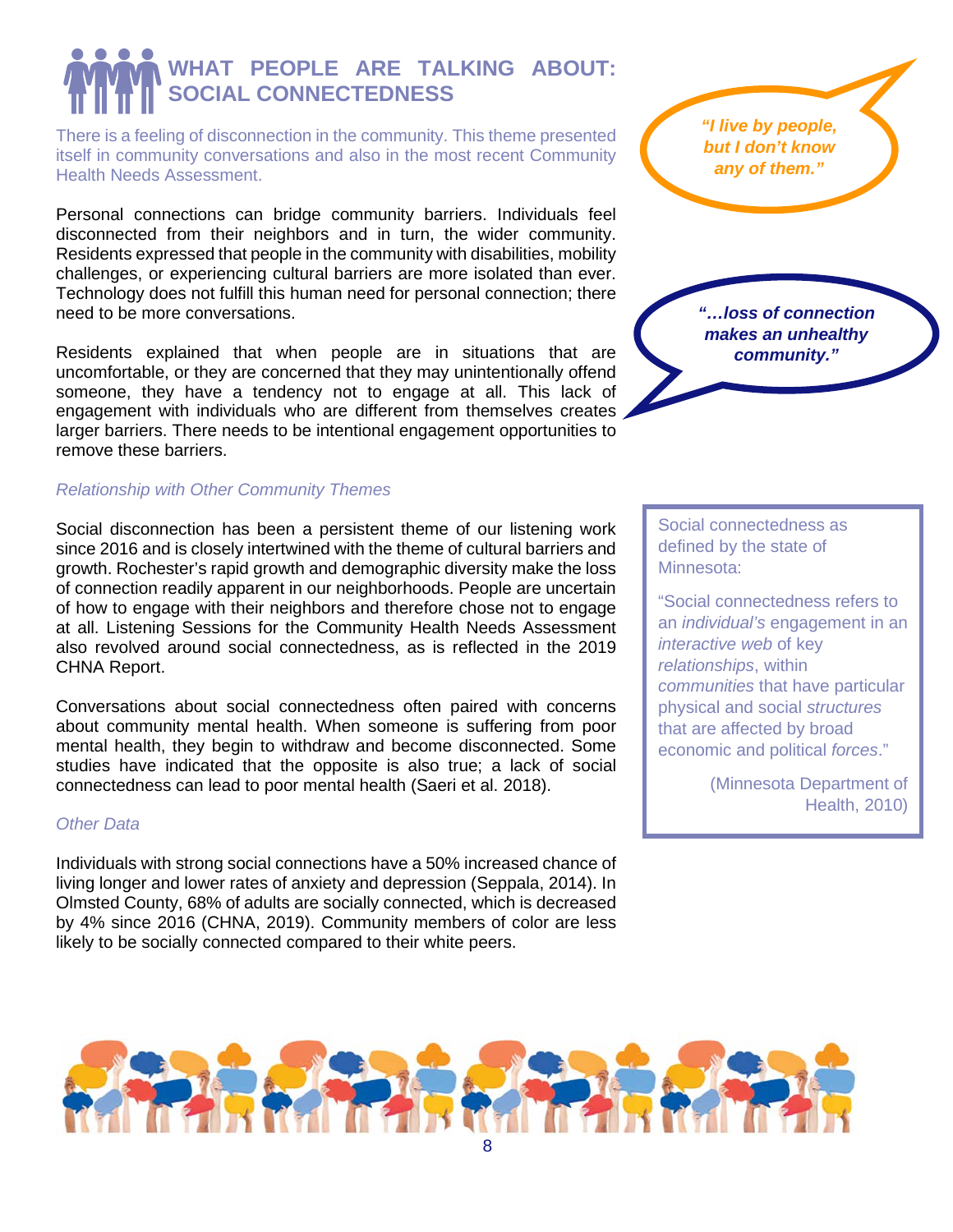## **WHAT PEOPLE ARE TALKING ABOUT: EDUCATION & LITERACY**

Education and literacy of the children in our community was a prioritized theme in community conversations. Two hosted conversations revolved around childhood literacy.

Conversations regarding education and literacy had a tone of urgency. Residents expressed the idea that literacy is a cornerstone to a successful life and predicts further academic achievement. They inferred that the amount of school resources directly impacts student educational experiences. There were shared concerns among Community Conversation participants that teachers do not receive proper training or have proper administrative supports to meet the needs of students.

Basic needs must be met for students to be engaged in the learning process. Residents are concerned that students whose basic needs are not met tend to struggle in the classroom setting and ultimately don't reach academic milestones. Once students fall behind, it is easy to miss more than one milestone. Residents stated that there is a large gap between students without resources and their peers. A few residents felt that illiteracy leads to crime, homelessness, and a life of hardship. Participants noted a high need for more literacy supports in schools.

#### *Relationship with Other Community Themes*

The theme of educational opportunities and literacy tied closely to community members' concerns that cultural barriers are creating disparities in our community. Students and families who are immigrants experience the traditional school setting differently than those who are from the United States. Community members are concerned that there is a disconnect between the schools and parents because of language, culture, and prior experiences.

A few residents insisted that a lack of education leads to homelessness and strife. When conversations about barriers to education and achieving literacy goals arose, individuals shared about the perpetual cycle of lack of resources leading to homelessness and creating a next generation that is lacking resources.

#### *Other Data*

In Olmsted County, fewer 3<sup>rd</sup> graders are testing proficient in reading every year (MDE, 2019). Information from the most recent census data shows us Proficient that individuals who graduate high school are estimated to earn \$10,000 more per year than those that do not graduate high school (US Census Bureau, 2017).



*"Parents' literacy level impacts the generations…"*



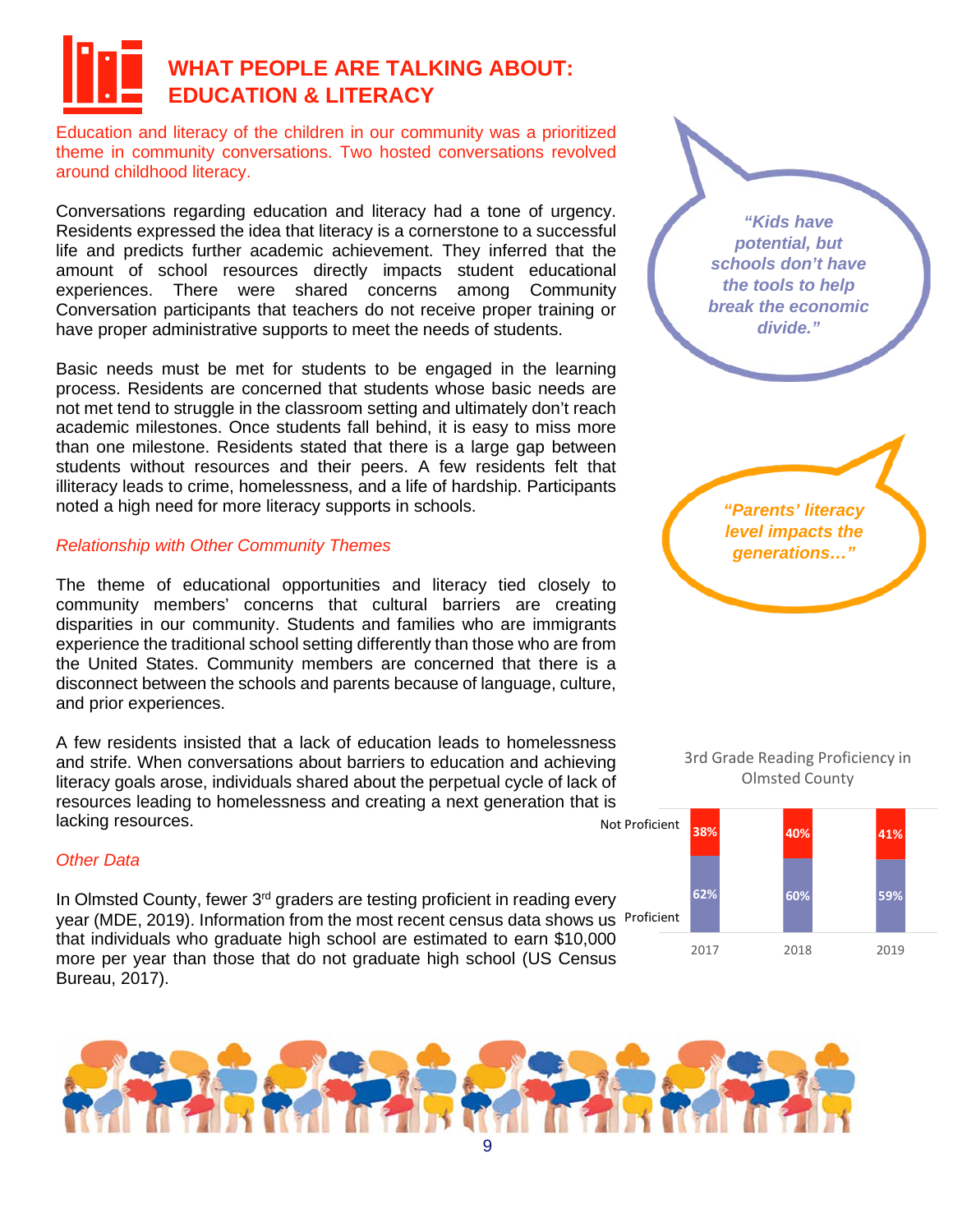## **WHAT ELSE PEOPLE ARE TALKING ABOUT?**

Community conversations and other listening team events provided our team with an array of topics and themes. Beyond the highlighted conversation themes for the year were other topics worth mentioning.

#### *Mental Health*

Several community conversations and events addressed the topic of mental health. Residents are concerned for those who are not receiving the services they need, particularly youth that need supports. Listening Sessions for the Community Health Needs Assessment asked about creating a healthy community. Many residents encouraged getting more mental health practitioners in the area, adding resources in the schools, education for families, and making these services available to those who cannot afford them. Mental health is a top community health priority (CHNA 2019). In response to the growing concerns about mental health in our community, Mayo Clinic and several community organizations, including United Way, collaborated to bring the Mental Health: Mind Matters exhibit to Rochester in the summer of 2019. 4,741 community residents attended this event and engaged in building empathy and understanding for persons impacted by mental illness (Mind Matters 2019).

#### *Community Growth*

Olmsted County has increased in population considerably in the last decade. This theme has been addressed by residents in community conversations since 2016. Residents suggest that this growth adds extra challenges and changes to the community. There is an awareness that this growth will impact the way schools, organizations, nonprofits, businesses, and healthcare providers will serve the community in the future.

#### *Socioeconomic Disparities*

Financial stress has consistently remained a top community health priority from Community Health Needs Assessments since 2013. Concerns about money limiting access to resources in Olmsted County came up several times in community conversations. Residents expressed that our community has opportunities for those who can afford it, but Olmsted County is becoming a less accessible place to live because the cost of living is increasing with the population. Individuals that live below or near the poverty line are at a disadvantage.

*"Resources (for mental health) have to be available to everyone – not just those who can afford it."*

> *"Socioeconomic inequality is a problem; resources are not equally distributed. Transportation to these resources is a problem for a lot of communities."*

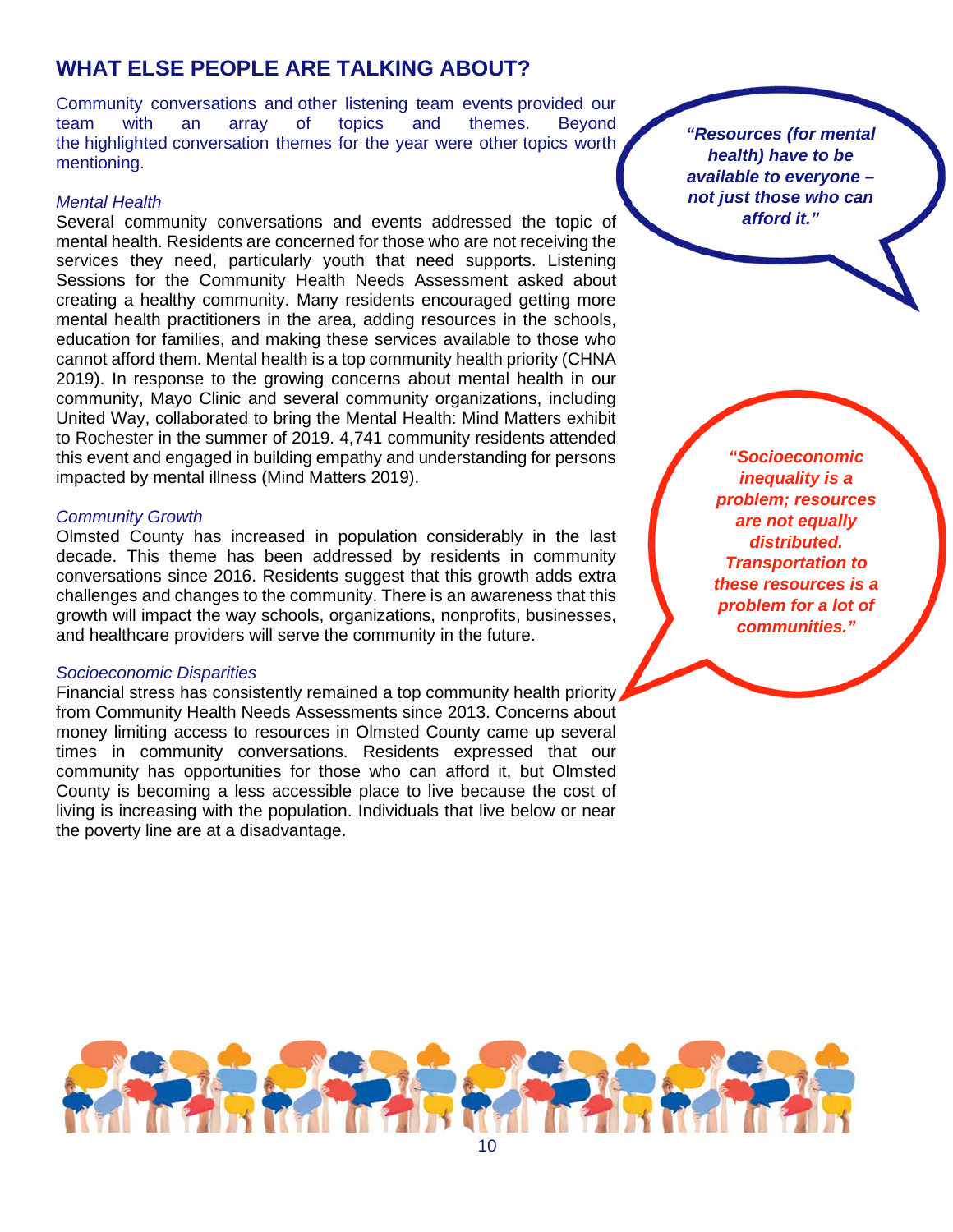## **WHAT'S NEXT:**

One outcome from the community conversations hosted since 2016 has been new and deepening relationships established between United Way of Olmsted County and individual community members and communitybased organizations. We hope these relationships will continue to grow and flourish, helping to foster further dialogue in the future. As we continue to host community conversations and participate in other public listening activities, United Way will strive to remain grounded in the aspirations, needs, and perspectives of the community we serve.

If you or your organization are interested in being part of United Way's ongoing listening work, please contact us at 507-287-2000 or Impact@uwolmsted.org. Applications for Listening Team volunteers are accepted on a rolling basis. Opportunities for community-based organizations to co-host community conversations are ongoing. United Way is eager to involve the community in shaping our evolving understanding of local needs and assets.